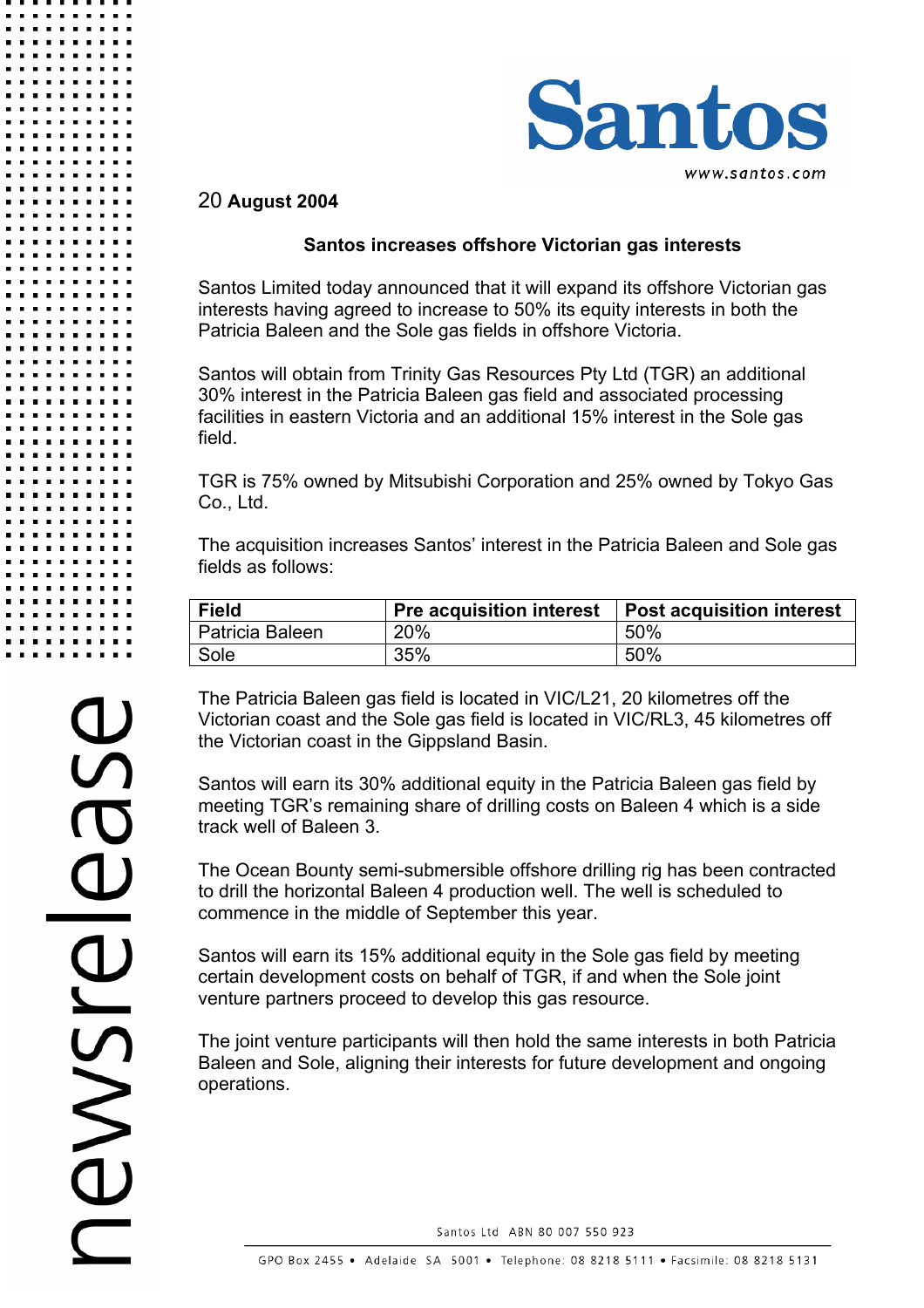"This acquisition provides Santos with a material position in the Patricia Baleen gas processing facility which is important to the eastern Australia gas market", said Santos' Managing Director, Mr John Ellice-Flint.

"It also provides Santos with additional exposure to any commercialisation of the Sole gas field.

"Coupled with our Casino gas development and the offshore Otway Basin exploration program, the increased 50% interests in Patricia Baleen and Sole significantly expands our Victorian based business", he said.

The increased Santos interests are effective from 30 June 2004. The transaction is expected to be completed by the end of the third quarter.

This transaction follows Santos' recent announcement that it had sold its non-core onshore Otway Basin assets to Origin Energy Resources Limited for \$25.75 million.

The interests in VIC/L21 are:

|                                    | <b>New</b> | Old   |
|------------------------------------|------------|-------|
| <b>Santos Limited</b>              | 50%        | 20%   |
| Basin Oil Pty Ltd (OMV) (operator) | 35%        | 35%   |
| <b>OMV Timor Sea Pty Ltd</b>       | 5%         | 5%    |
| <b>TGR</b>                         | 10%        | 40%   |
| The interests in VIC/RL3 are:      |            |       |
|                                    | <b>New</b> | Old   |
| <b>Santos Limited</b>              | 35%        | 35%   |
| Santos Offshore Pty Ltd            | 15%        | $0\%$ |
| Basin Oil (OMV) (operator)         | 40%        | 35%   |
| <b>TGR</b>                         | 10%        | 30%   |

#### **FOR FURTHER INFORMATION PLEASE CONTACT:**

| <b>Media enquiries:</b>       | Investor enquiries:           |
|-------------------------------|-------------------------------|
| Kathryn Mitchell              | <b>Graeme Bethune</b>         |
| (08) 8218 5260 / 0407 979 982 | (08) 8218 5157 / 0419 828 617 |

**Santos stock symbols: STO (Australian Stock Exchange), STOSY (NASDAQ ADR)**